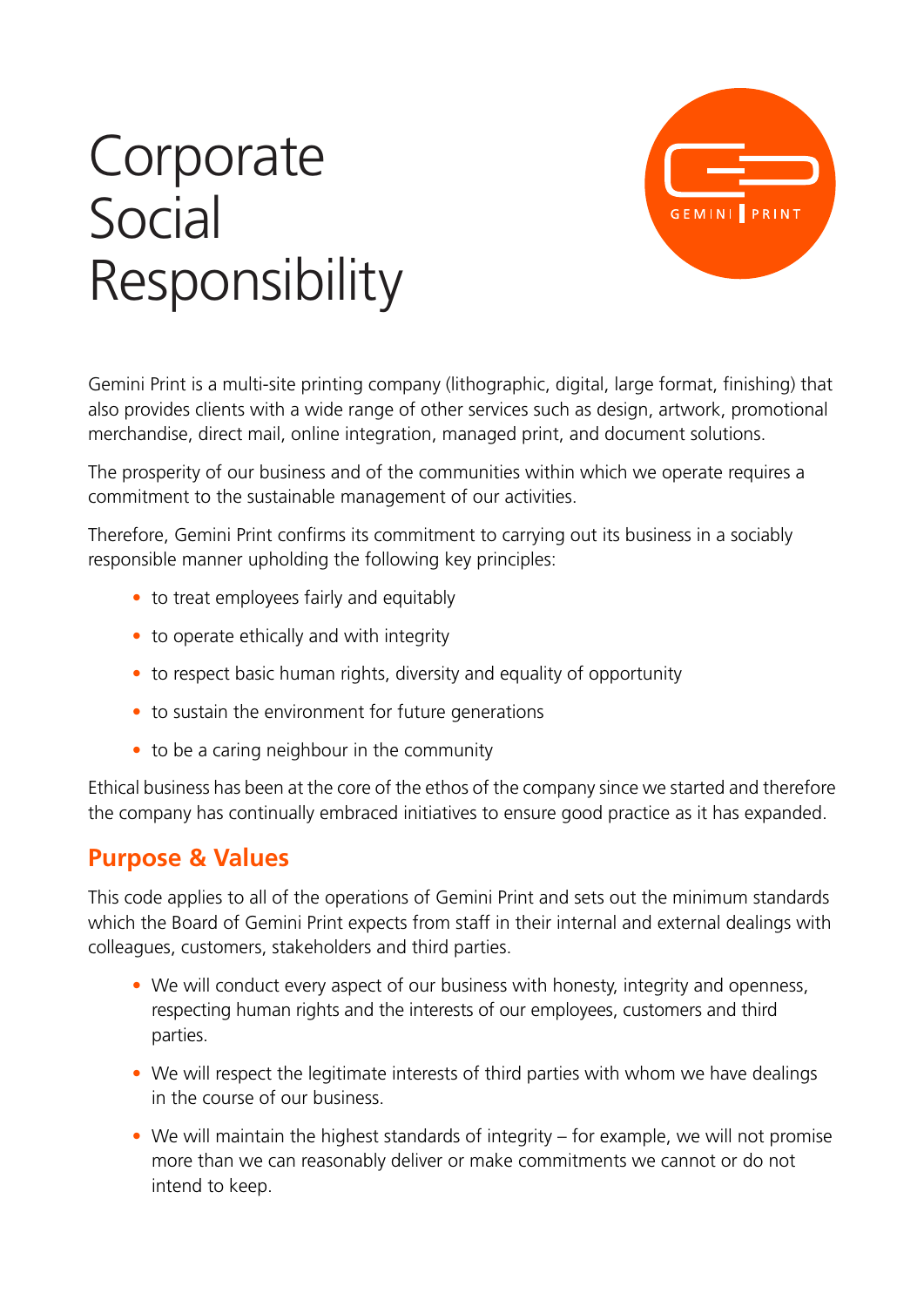# **Our People**

#### **Gemini Print:**

- is committed to creating and maintaining a safe and healthy working environment for its employees.
- will strive to create a workplace in which there is mutual trust and respect and where every person feels responsible for the performance and reputation of our company.
- will respect the individual and each other's rights, customs and traditions including the right to freedom of association and the right to decide whether or not to join a trade union and will negotiate in good faith with the properly elected representatives of its employees.
- will work towards achieving a diverse workforce, recruiting, employing and promoting employees only on the basis of objective criteria and the qualifications and abilities needed for the job to be performed.
- will maintain good communications with employees through our information and consultation procedures.
- will assist employees in realising their potential.

# **Customers, Suppliers & Contacts**

- Gemini Print is committed to providing safe, value for money, high quality, and consistent, accessible and reliable services to its clients.
- Gemini Print will conduct its operations in accordance with the principles of good corporate governance.
- We will provide timely, regular and reliable information on the business to all our interested parties.
- We aim to develop strong relationships with our suppliers, clients and others with whom we have dealings, based on mutual trust, understanding and respect.
- In those dealings, we expect our partners to adhere to business principles consistent with our own – ethical, professional and environmental.
- Gemini Print companies will conduct their operations in accordance with the principles of fair competition and applicable Regulations.
- All members of the Group will comply with the Laws and Regulations applicable wherever they do business. Appropriate training will be provided for employees as necessary.
- No Director or employee of Gemini Print shall offer, give, seek or receive, either directly or indirectly, inducements or other improper advantages for business or financial gain and no employee may offer, give, seek or receive any gift or payment which is, or could be construed as, such. If an employee is in any doubt as to whether he or she may accept an offer, that employee should discuss the issue with his or her manager, and/or the Managing Director.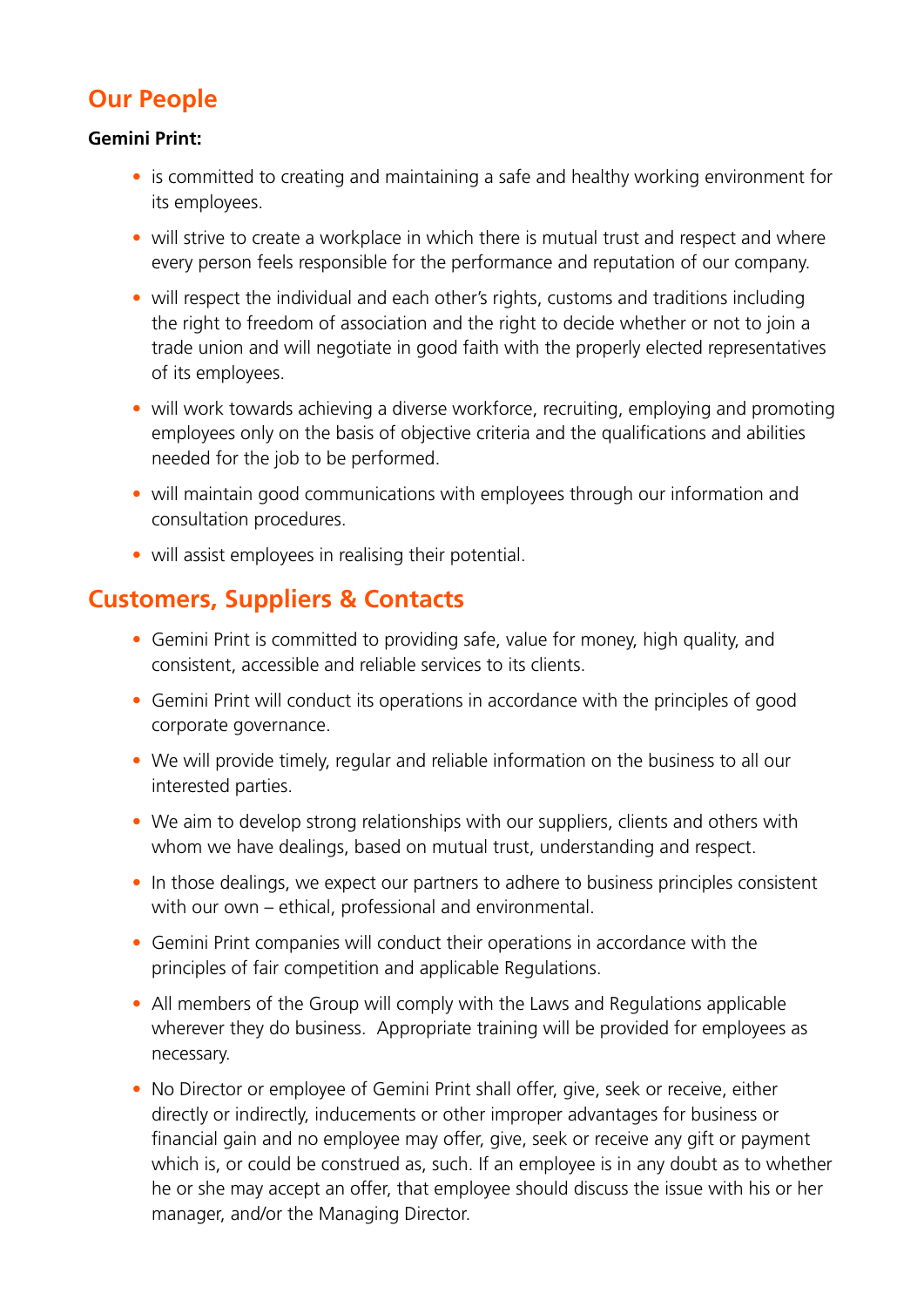- Gemini Print accounting and other records and supporting documents must accurately describe and reflect the nature of the underlying transactions.
- No undisclosed or unrecorded account, fund or asset will be established or maintained.
- Gemini Print will not facilitate, support, tolerate or condone any form of money laundering.

### **Environment**

Gemini Print has an Environmental Policy appropriate to our business and are committed to making continuous improvement in the management of our environmental impact, including setting eco and environmental objectives and targets – implementing training so employees and contractors understand their responsibilities and all can play a role in seeking ways to improve our environmental performance.

Measurement and accreditation – ISO14001

## **Community**

Gemini Print recognise and understand the significance of the local community within which we operate. We aim to enhance our contribution to the community by being sensitive to the needs of local people and groups and promoting ethical and socially responsible trading.

We strive to protect local employment and training opportunities, and wherever relevant select local suppliers of goods and services.

Adhering to the Standards certified by our ISO14001 and all related environmental care processes extends to awareness of any impacts within our local community.

Gemini Print plays an active role within business communities participating and inputting into e.g. chambers of commerce, business groups, networking organisations, businesses needing expert advice and support – including special prices for start-ups, enterprise committees etc.

The Gemini Print team works together to provide sponsorship and support to a wide range of community projects (e.g. Remembrance Day, beach cleans, Handbags for the Homeless) the arts (e.g. Ropetackle Arts Centre, Brighton Fringe, Artists Open Houses, Design for Print Awards) and local sports (e.g. Shoreham Football Club, Lewes Football Club, Dragon Boat Racing, Plumpton Rugby Club) plus involvement with education liaison and training for students. (working with the Education Enterprise Advisor Network).

Our work for charities is highly varied according to the needs of the organisations, including: donations, team fundraising activities (e.g. cake bakes, sporting challenges, penalty shoot outs, printing, promotional merchandise, marketing advice and consultancy, event attendance, social media and database promotion and support.

**2017-2019: Charities supported include:** Chestnut Tree House, The Starr Trust, Chailey Heritage School & Foundation, SS Great Britain, Meningitis Society, Lord Taveners, The Italian Job - Buttle UK – Beds for Kids, Martlets Hospice, Bristol Zoo, Bristol Zoological Society, Sussex Wildlife Trust, The Woodlands Trust, St Barnabas, Brighton Open Air Theatre, Friends of